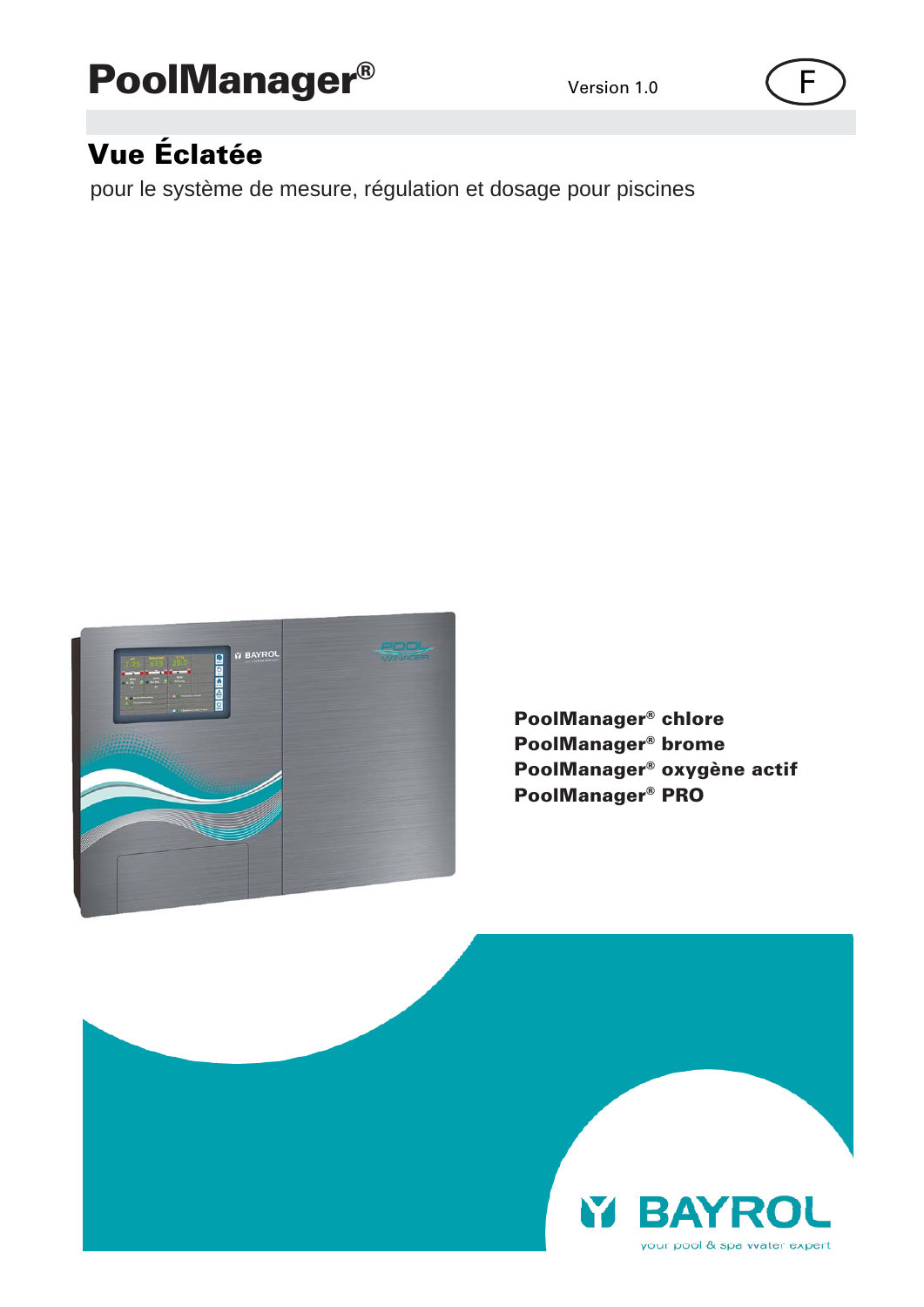# PoolManager® chlore 177 100



Désignation voir page suivante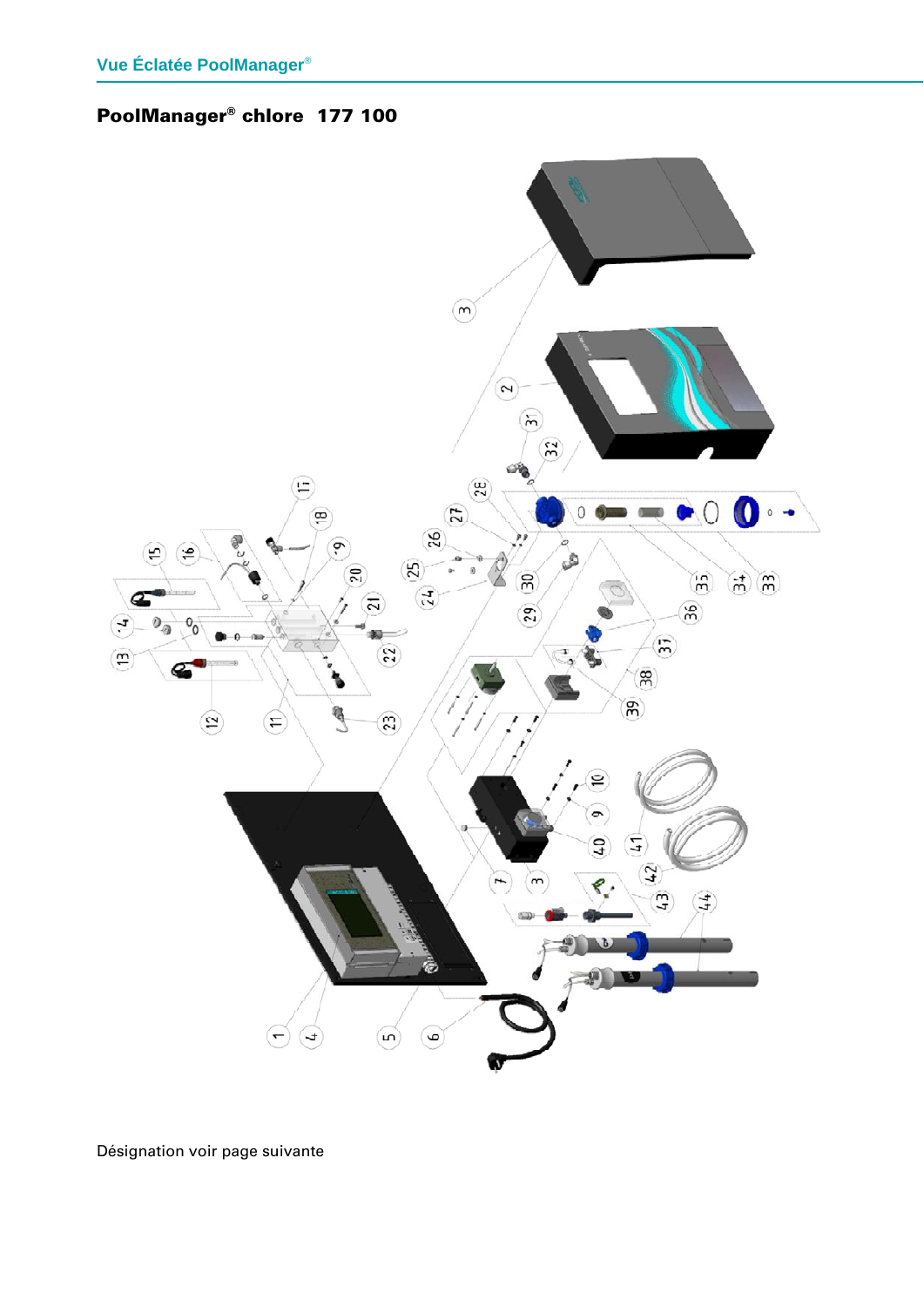

# PoolManager® chlore 177 100

| <b>Nombre</b>            | <b>BAYROL Réf. Art.</b> | <b>Désignation</b>                       |
|--------------------------|-------------------------|------------------------------------------|
| 1                        | 127000                  | PLAQUE DE BASE PM5                       |
| $\boldsymbol{2}$         | 127004                  | CAPOT À GAUCHE PM5                       |
| 3                        | 127005                  | CAPOT À DROITE PM5                       |
| 4                        | 127170                  | <b>BOITIER SEUL PM5</b>                  |
| 5                        | 127007                  | CANIVEAU DE CÂBLES PM5                   |
| 6                        | 100614                  | <b>CABLE ELECTRIQUE 2M</b>               |
| $\overline{\mathcal{I}}$ | 127003                  | PLOT DE REMPLISSAGE                      |
| 8                        | 127002                  | BOITE DE POMPE, 2 POMPE                  |
| $\boldsymbol{9}$         | 100304                  | RONDELLE 4,3/M5 GALV.                    |
| 10                       | 100104                  | VIS Á TÊTE BOMBÉE M5X12 GALV.            |
| 11                       | 126063                  | <b>CHAMBRE ANALYSE PM 4</b>              |
| 12                       | 185301                  | SONDE PH BNC                             |
| 13                       | 100712                  | JOINT TORIQUE BOUCHON 18 X 2,5 VITON     |
| 14                       | 100600                  | <b>BOUCHON PG13,5</b>                    |
| 15                       | 185300                  | SONDE REDOX BNC                          |
| 16                       | 176926                  | SONDE DE TEMPERATURE ANGLE LONG          |
| 17                       | 185413                  | ROBINET 1/8" 6x4                         |
| 18                       | 100102                  | VIS Á TÊTE BOMBÉE M4X30 GALV.            |
| 19                       | 100303                  | RONDELLE 4,3/M4 GALV.                    |
| 20                       | 100100                  | VIS Á TÊTE BOMBÉE M4X12 GALV.            |
| 21                       | 100110                  | VIS Á TÊTE BOMBÉE M5X20 VA               |
| 22                       | 112279                  | VISSAGE D10 R1/4" M. NUT                 |
| 23                       | 126056                  | <b>CAPTEUR INDUCTIF</b>                  |
| 24                       | 186023                  | EQUERRE METAL. FILTRE APIC               |
| 25                       | 100106                  | VIS Á TÊTE BOMBÉE M6X10 GALV.            |
| 26                       | 100305                  | RONDELLE 6,4 M6                          |
| 27                       | 100307                  | <b>DISQUE DENTE 4.3</b>                  |
| 28                       | 100100                  | VIS Á TÊTE BOMBÉE M4X12 GALV.            |
| 29                       | 112278                  | VISSAGE ANGLE D10 R/1/4                  |
| 30                       | 124105                  | JOINT TORIQUE 12,0 x 3,0 VITON           |
| 31                       | 112278                  | VISSAGE ANGLE D10 R/1/4                  |
| 32                       | 124105                  | JOINT TORIQUE 12,0 x 3,0 VITON           |
| 33                       | 123035                  | PREFILTRE F20 COMPLET                    |
| 34                       | 113040                  | MANCHON INOX FILTRE F20                  |
| 35                       | 123040                  | <b>ARMATURE FILTRE F20</b>               |
| 36                       | 127304                  | POMPE ROTOR                              |
| 37                       | 127302                  | TUYAU DE REMPLACEMENT 1,5 L              |
| 38                       | 127300                  | POMPE 1,5 L SANS LOGEMENT                |
| 39                       | 127303                  | POMPE TUYAU 1,5 L                        |
| 40                       | 127300                  | POMPE 1,5 L SANS LOGEMENT                |
| 41                       | 100509                  | TUYAU PE 6 x 4 x 1                       |
| 42                       | 186054                  | TUYAU 10 x 8 x 1                         |
| 43                       | 173941                  | CANNE PRELEVEMENT PRISE DE TERRE ET PVDF |
| 44                       | 171218                  | <b>CREPINE BIDON PM5</b>                 |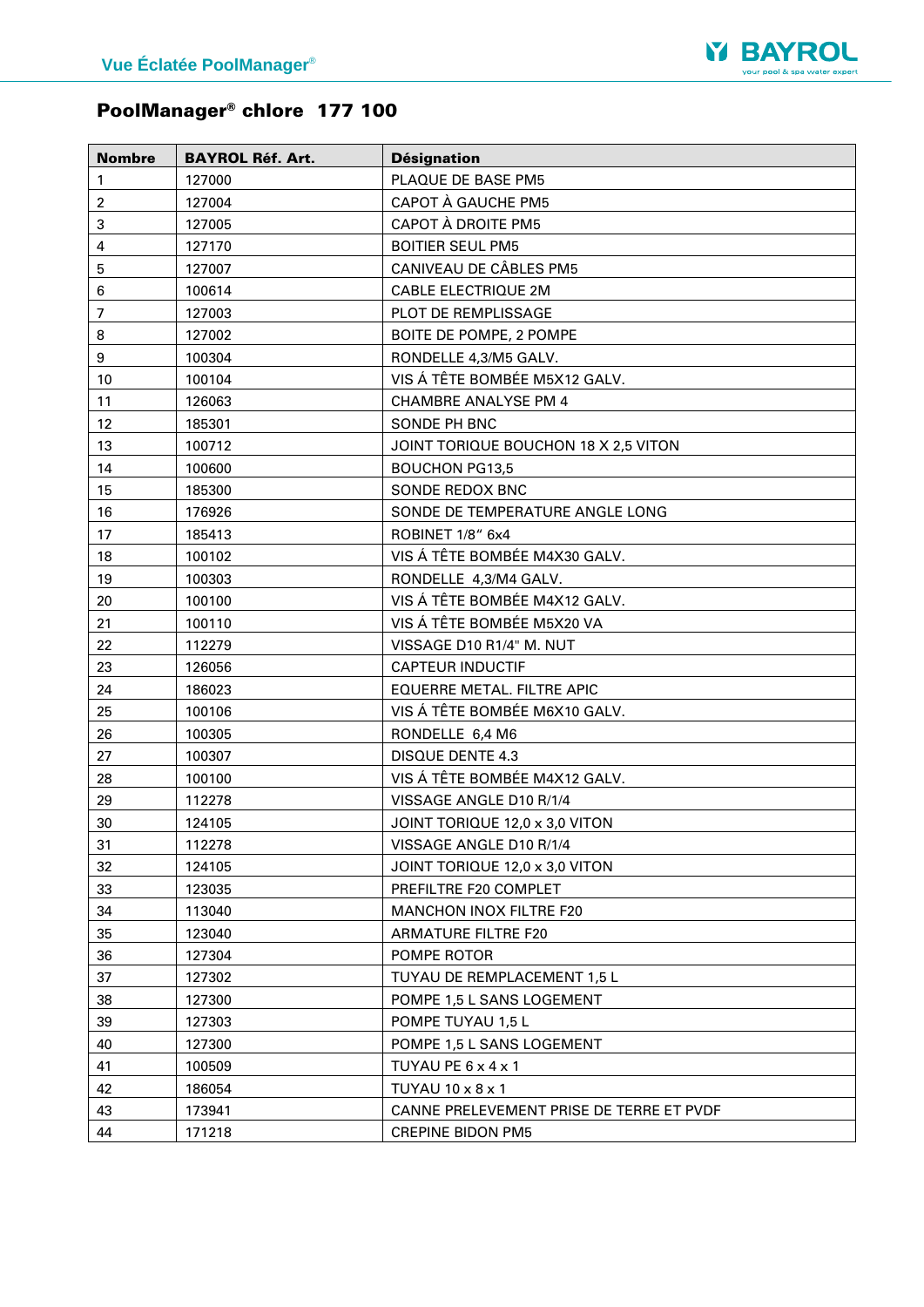### PoolManager® brome 177 200



Désignation voir page suivante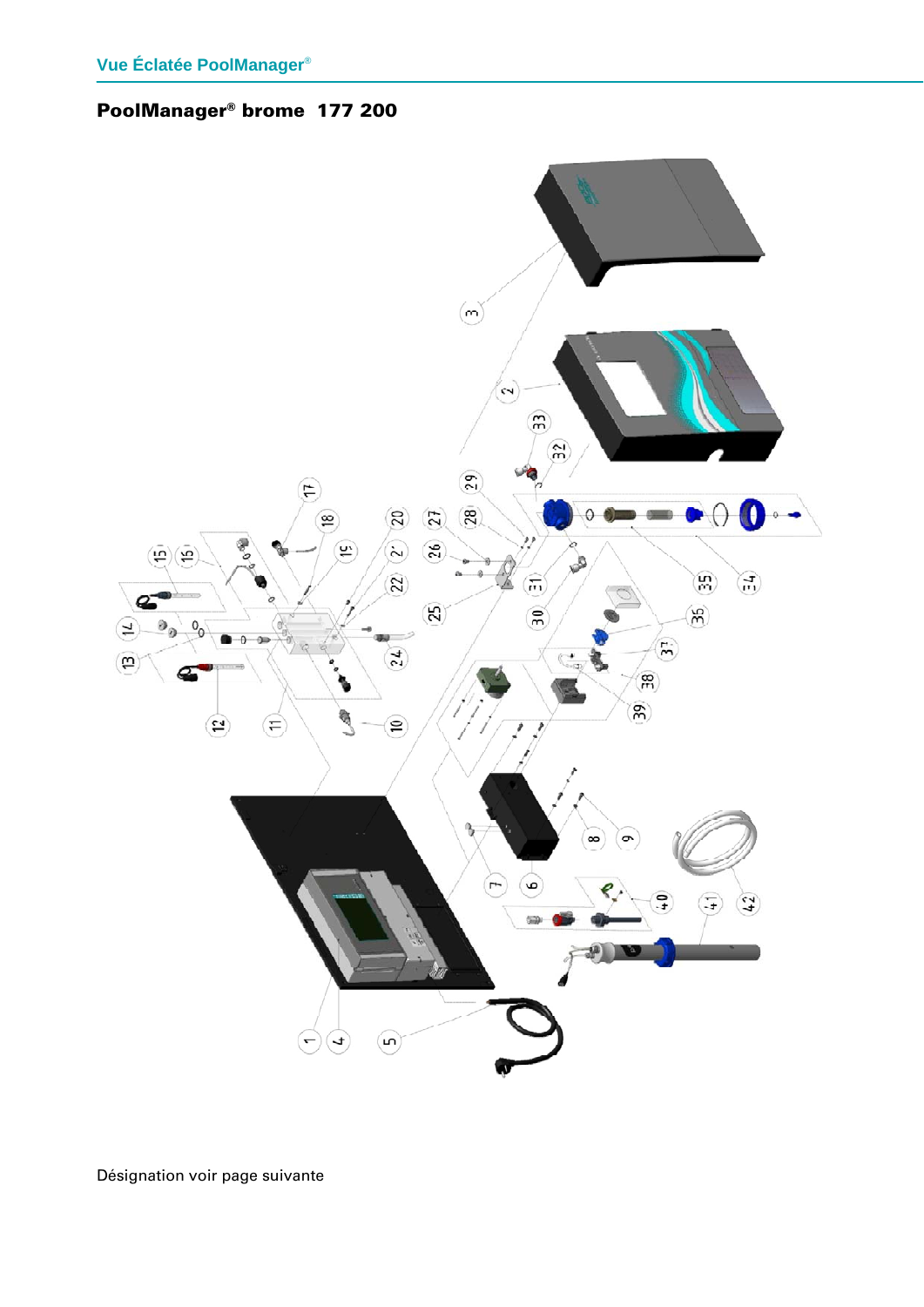

# PoolManager® brome 177 100

| <b>Nombre</b>  | <b>BAYROL Réf. Art.</b> | <b>Désignation</b>                       |
|----------------|-------------------------|------------------------------------------|
| 1              | 127000                  | PLAQUE DE BASE PM5                       |
| $\overline{c}$ | 127004                  | CAPOT À GAUCHE PM5                       |
| 3              | 127005                  | CAPOT À DROITE PM5                       |
| 4              | 127170                  | <b>BOITIER SEUL PM5</b>                  |
| 5              | 127007                  | CANIVEAU DE CÂBLES PM5                   |
| 6              | 100614                  | <b>CABLE ELECTRIQUE 2M</b>               |
| $\overline{7}$ | 127003                  | <b>PLOT DE REMPLISSAGE</b>               |
| 8              | 127001                  | BOITE DE POMPE, 1 POMPE                  |
| 9              | 100304                  | RONDELLE 4,3/M5 GALV.                    |
| 10             | 100104                  | VIS Á TÊTE BOMBÉE M5X12 GALV.            |
| 11             | 126063                  | <b>CHAMBRE ANALYSE PM 4</b>              |
| 12             | 185301                  | SONDE PH BNC                             |
| 13             | 100712                  | JOINT TORIQUE BOUCHON 18 X 2,5 VITON     |
| 14             | 100600                  | <b>BOUCHON PG13,5</b>                    |
| 15             | 185300                  | SONDE REDOX BNC                          |
| 16             | 176926                  | SONDE DE TEMPERATURE ANGLE LONG          |
| 17             | 185413                  | ROBINET 1/8" 6x4                         |
| 18             | 100102                  | VIS Á TÊTE BOMBÉE M4X30 GALV.            |
| 19             | 100303                  | RONDELLE 4,3/M4 GALV.                    |
| 20             | 100100                  | VIS Á TÊTE BOMBÉE M4X12 GALV.            |
| 21             | 100110                  | VIS Á TÊTE BOMBÉE M5X20 VA               |
| 22             | 112279                  | VISSAGE D10 R1/4" M. NUT                 |
| 23             | 126056                  | <b>CAPTEUR INDUCTIF</b>                  |
| 24             | 186023                  | <b>EQUERRE METAL. FILTRE APIC</b>        |
| 25             | 100106                  | VIS Á TÊTE BOMBÉE M6X10 GALV.            |
| 26             | 100305                  | RONDELLE 6,4 M6                          |
| 27             | 100307                  | <b>DISQUE DENTE 4.3</b>                  |
| 28             | 100100                  | VIS Á TÊTE BOMBÉE M4X12 GALV.            |
| 29             | 112278                  | VISSAGE ANGLE D10 R/1/4                  |
| 30             | 124105                  | JOINT TORIQUE 12,0 x 3,0 VITON           |
| 31             | 112278                  | VISSAGE ANGLE D10 R/1/4                  |
| 32             | 124105                  | JOINT TORIQUE 12,0 x 3,0 VITON           |
| 33             | 123035                  | PREFILTRE F20 COMPLET                    |
| 34             | 113040                  | <b>MANCHON INOX FILTRE F20</b>           |
| 35             | 123040                  | ARMATURE FILTRE F20                      |
| 36             | 127304                  | POMPE ROTOR                              |
| 37             | 127302                  | TUYAU DE REMPLACEMENT 1,5 L              |
| 38             | 127300                  | POMPE 1,5 L SANS LOGEMENT                |
| 39             | 127303                  | POMPE TUYAU 1,5 L                        |
| 40             | 173941                  | CANNE PRELEVEMENT PRISE DE TERRE ET PVDF |
| 41             | 171218                  | <b>CREPINE BIDON PM5</b>                 |
| 42             | 100516                  | TUYAU PE 14 x 11 x 1,5                   |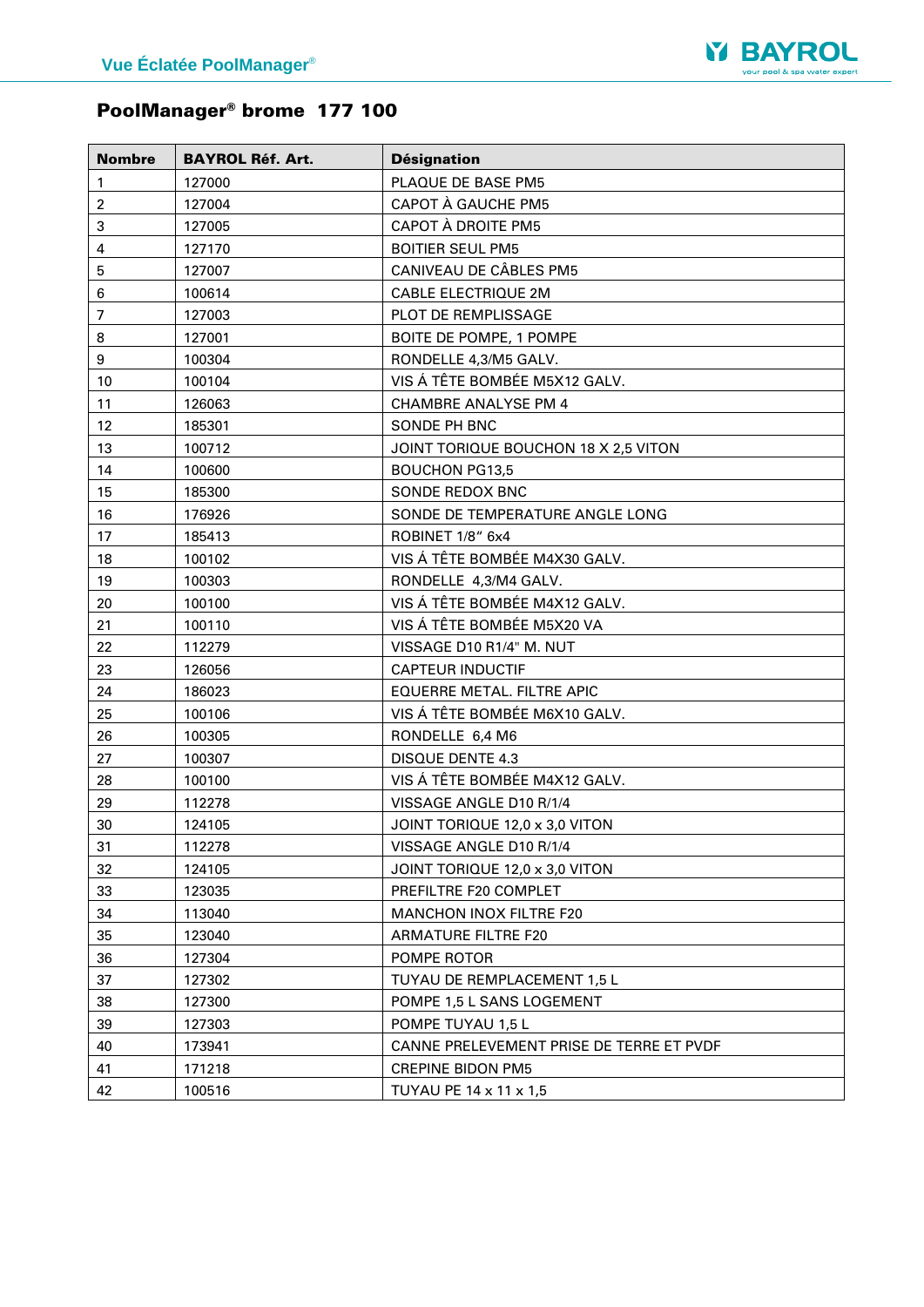



Désignation voir page suivante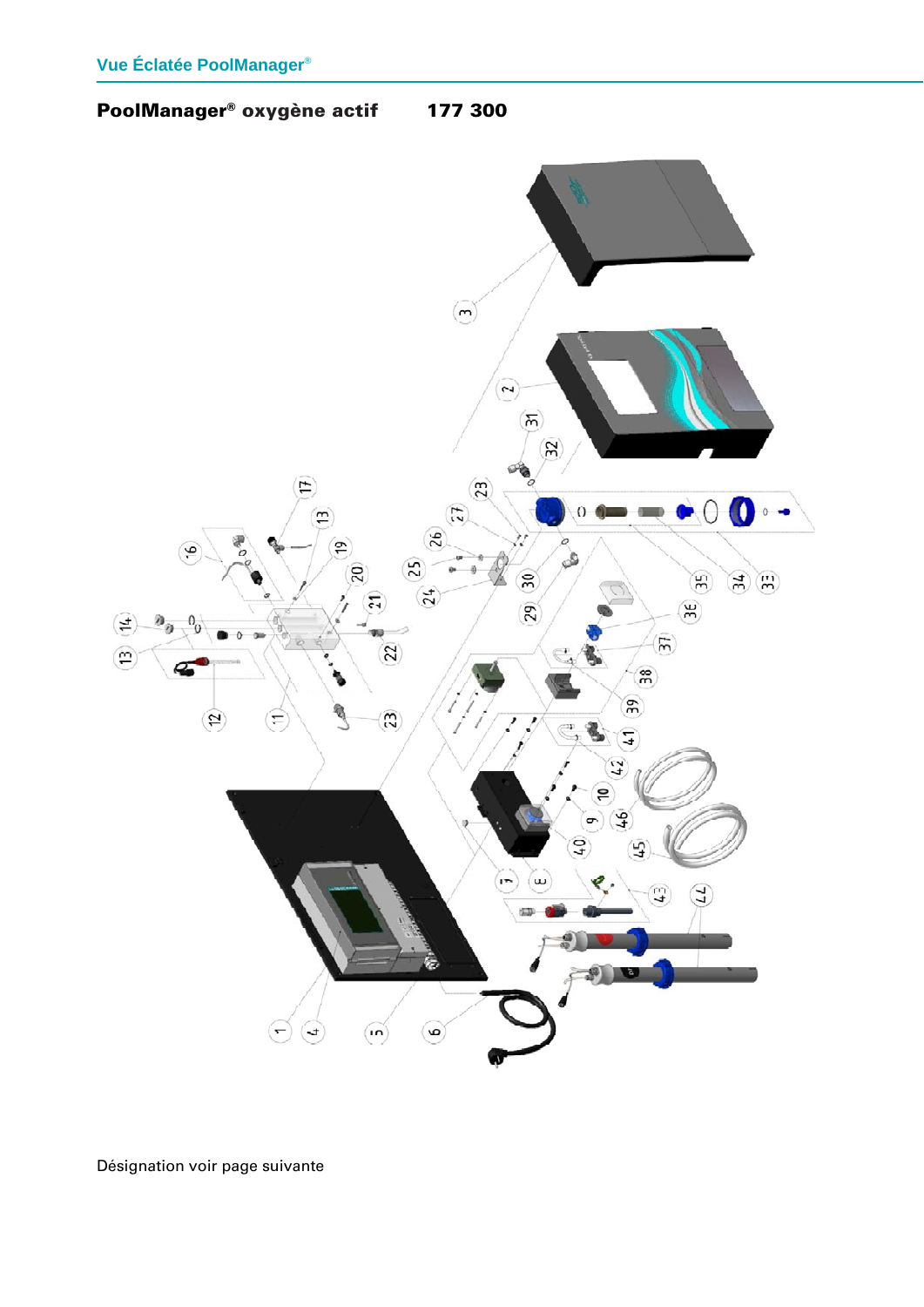

# PoolManager® oxygène actif 177 300

| <b>Nombre</b>    | <b>BAYROL Réf. Art.</b> | <b>Désignation</b>                       |
|------------------|-------------------------|------------------------------------------|
| $\mathbf{1}$     | 127000                  | PLAQUE DE BASE PM5                       |
| $\overline{c}$   | 127004                  | CAPOT À GAUCHE PM5                       |
| 3                | 127005                  | CAPOT À DROITE PM5                       |
| 4                | 127170                  | <b>BOITIER SEUL PM5</b>                  |
| 5                | 127007                  | CANIVEAU DE CÂBLES PM5                   |
| 6                | 100614                  | <b>CABLE ELECTRIQUE 2M</b>               |
| $\overline{7}$   | 127003                  | PLOT DE REMPLISSAGE                      |
| 8                | 127002                  | BOITE DE POMPE, 2 POMPE                  |
| $\boldsymbol{9}$ | 100304                  | RONDELLE 4,3/M5 GALV.                    |
| 10               | 100104                  | VIS Á TÊTE BOMBÉE M5X12 GALV.            |
| 11               | 126063                  | <b>CHAMBRE ANALYSE PM 4</b>              |
| 12               | 185301                  | SONDE PH BNC                             |
| 13               | 100712                  | JOINT TORIQUE BOUCHON 18 X 2,5 VITON     |
| 14               | 100600                  | <b>BOUCHON PG13,5</b>                    |
| 16               | 176926                  | SONDE DE TEMPERATURE ANGLE LONG          |
| 17               | 185413                  | ROBINET 1/8" 6x4                         |
| 18               | 100102                  | VIS Á TÊTE BOMBÉE M4X30 GALV.            |
| 19               | 100303                  | RONDELLE 4,3/M4 GALV.                    |
| 20               | 100100                  | VIS Á TÊTE BOMBÉE M4X12 GALV.            |
| 21               | 100110                  | VIS Á TÊTE BOMBÉE M5X20 VA               |
| 22               | 112279                  | VISSAGE D10 R1/4" M. NUT                 |
| 23               | 126056                  | <b>CAPTEUR INDUCTIF</b>                  |
| 24               | 186023                  | EQUERRE METAL. FILTRE APIC               |
| 25               | 100106                  | VIS Á TÊTE BOMBÉE M6X10 GALV.            |
| 26               | 100305                  | RONDELLE 6,4 M6                          |
| 27               | 100307                  | <b>DISQUE DENTE 4.3</b>                  |
| 28               | 100100                  | VIS Á TÊTE BOMBÉE M4X12 GALV.            |
| 29               | 112278                  | VISSAGE ANGLE D10 R/1/4                  |
| 30               | 124105                  | JOINT TORIQUE 12,0 x 3,0 VITON           |
| 31               | 112278                  | VISSAGE ANGLE D10 R/1/4                  |
| 32               | 124105                  | JOINT TORIQUE 12,0 x 3,0 VITON           |
| 33               | 123035                  | PREFILTRE F20 COMPLET                    |
| 34               | 113040                  | <b>MANCHON INOX FILTRE F20</b>           |
| 35               | 123040                  | <b>ARMATURE FILTRE F20</b>               |
| 36               | 127304                  | POMPE ROTOR                              |
| 37               | 127302                  | TUYAU DE REMPLACEMENT 1,5 L              |
| 38               | 127300                  | POMPE 1,5 L SANS LOGEMENT                |
| 39               | 127303                  | POMPE TUYAU 1,5 L                        |
| 40               | 127350                  | POMPE 3,0 L SANS LOGEMENT                |
| 41               | 127352                  | TUYAU DE REMPLACEMENT 3,0 L              |
| 42               | 127353                  | POMPE TUYAU 3,0 L                        |
| 43               | 173941                  | CANNE PRELEVEMENT PRISE DE TERRE ET PVDF |
| 44               | 171218                  | <b>CREPINE BIDON PM5</b>                 |
| 45               | 186054                  | TUYAU PE 10 x 8 x 1                      |
| 46               | 100509                  | TUYAU PE 6 x 4 x 1                       |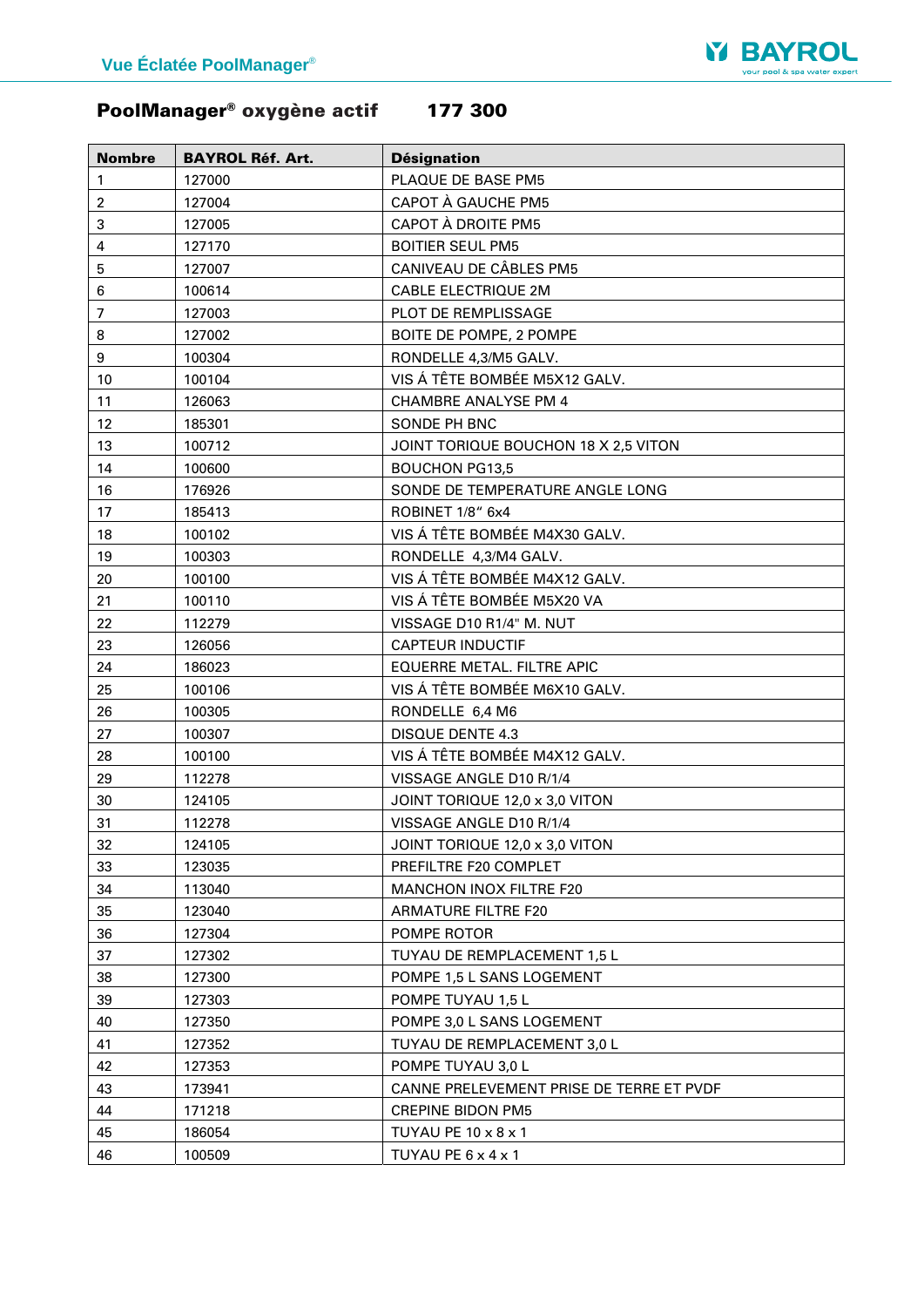PoolManager® PRO 177 610

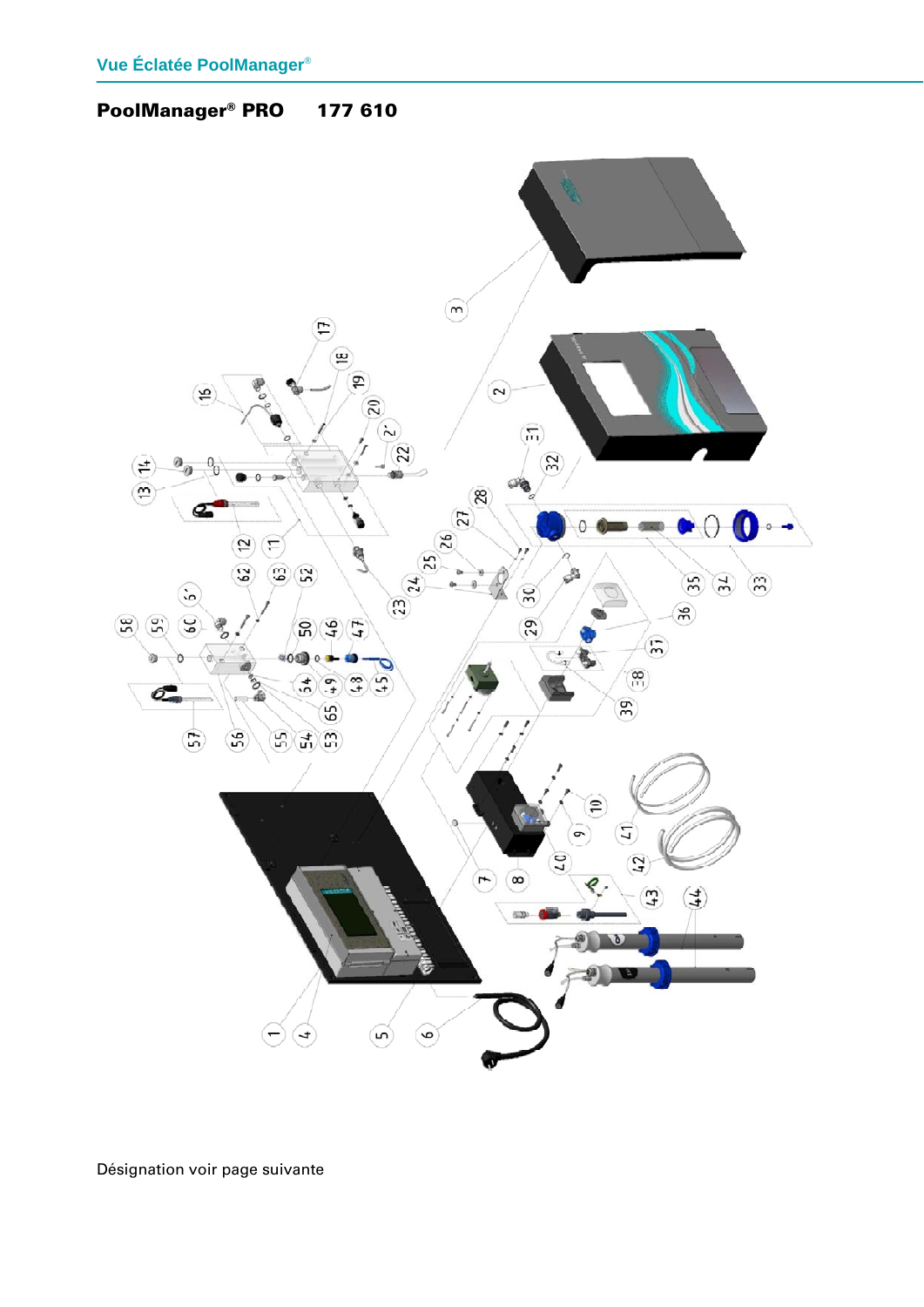

# PoolManager® PRO 177 610

| <b>Nombre</b>  | <b>BAYROL Réf. Art.</b> | <b>Désignation</b>                   |
|----------------|-------------------------|--------------------------------------|
| 1              | 127000                  | PLAQUE DE BASE PM5                   |
| $\overline{c}$ | 127004                  | CAPOT A GAUCHE PM5                   |
| 3              | 127008                  | CAPOT À DROITE PM5 PRO               |
| 4              | 127170                  | <b>BOITIER SEUL PM5</b>              |
| 5              | 127007                  | CANIVEAU DE CÂBLES PM5               |
| 6              | 100614                  | <b>CABLE ELECTRIQUE 2M</b>           |
| $\overline{7}$ | 127003                  | PLOT DE REMPLISSAGE                  |
| 8              | 127002                  | BOITE DE POMPE, 2 POMPE              |
| 9              | 100304                  | RONDELLE 4,3/M5 GALV.                |
| 10             | 100104                  | VIS Á TÊTE BOMBÉE M5X12 GALV.        |
| 11             | 126063                  | <b>CHAMBRE ANALYSE PM 4</b>          |
| 12             | 185301                  | SONDE PH BNC                         |
| 13             | 100712                  | JOINT TORIQUE BOUCHON 18 X 2,5 VITON |
| 14             | 100600                  | <b>BOUCHON PG13,5</b>                |
| 15             | 185300                  | SONDE REDOX BNC                      |
| 16             | 176926                  | SONDE DE TEMPERATURE ANGLE LONG      |
| 17             | 185413                  | ROBINET 1/8" 6x4                     |
| 18             | 100102                  | VIS Á TÊTE BOMBÉE M4X30 GALV.        |
| 19             | 100303                  | RONDELLE 4,3/M4 GALV.                |
| 20             | 100100                  | VIS Á TÊTE BOMBÉE M4X12 GALV.        |
| 21             | 100110                  | VIS Á TÊTE BOMBÉE M5X20 VA           |
| 22             | 112279                  | VISSAGE D10 R1/4" M. NUT             |
| 23             | 126056                  | <b>CAPTEUR INDUCTIF</b>              |
| 24             | 186023                  | EQUERRE METAL. FILTRE APIC           |
| 25             | 100106                  | VIS Á TÊTE BOMBÉE M6X10 GALV.        |
| 26             | 100305                  | RONDELLE 6,4 M6                      |
| 27             | 100307                  | <b>DISQUE DENTE 4.3</b>              |
| 28             | 100100                  | VIS Á TÊTE BOMBÉE M4X12 GALV.        |
| 29             | 112278                  | VISSAGE ANGLE D10 R/1/4              |
| 30             | 124105                  | JOINT TORIQUE 12,0 x 3,0 VITON       |
| 31             | 112278                  | VISSAGE ANGLE D10 R/1/4              |
| 32             | 124105                  | JOINT TORIQUE 12,0 x 3,0 VITON       |
| 33             | 123035                  | PREFILTRE F20 COMPLET                |
| 34             | 113040                  | <b>MANCHON INOX FILTRE F20</b>       |
| 35             | 123040                  | <b>ARMATURE FILTRE F20</b>           |
| 36             | 127304                  | POMPE ROTOR                          |
| 37             | 127302                  | TUYAU DE REMPLACEMENT 1,5 L          |
| 38             | 127300                  | POMPE 1,5 L SANS LOGEMENT            |
| 39             | 127303                  | POMPE TUYAU 1,5 L                    |
| 40             | 127300                  | POMPE 1,5 L SANS LOGEMENT            |
| 41             | 100509                  | TUYAU PE 6 x 4 x 1                   |
| 42             | 186054                  | TUYAU 10 x 8 x 1                     |
| 43             | 173939                  | CANNE PRELEVEMENT PRISE DE TERRE     |
| 44             | 171218                  | <b>CREPINE BIDON PM5</b>             |
| 45             | 127104                  | CÂBLE RONDE D'OR                     |
| 46             | 127101                  | RONDE D'OR                           |
| 47             | 127106                  | VIS DE SERRAGE RONDE D'OR            |
|                |                         |                                      |